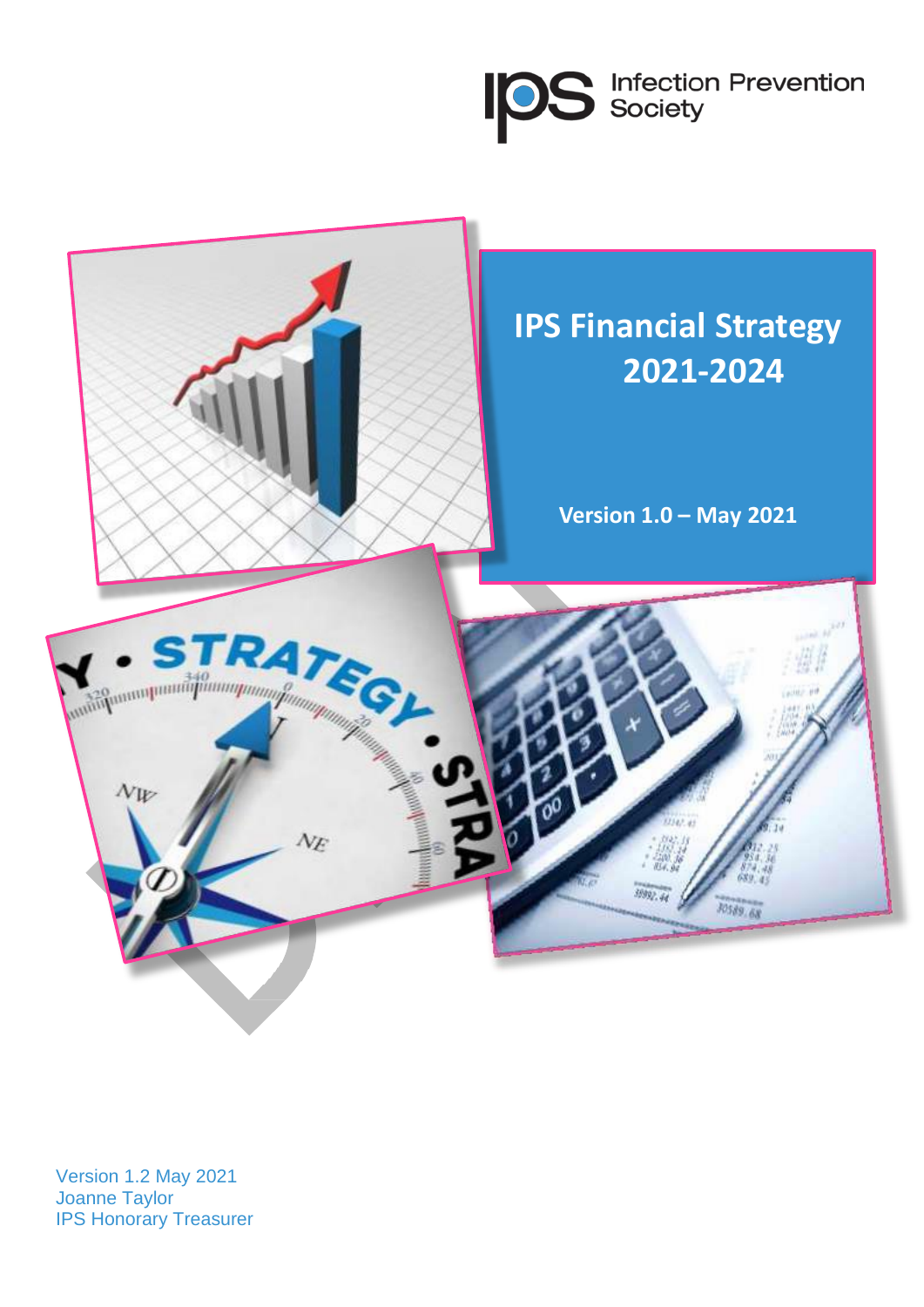

# **Contents**

|     | <b>Contents</b>  |    |
|-----|------------------|----|
|     |                  |    |
|     |                  |    |
|     |                  | -5 |
|     |                  | -5 |
|     |                  |    |
|     | 2.3              |    |
|     |                  |    |
| 3.0 |                  | 8  |
|     |                  | 8  |
|     |                  | 9  |
|     | 3.3 <sub>1</sub> | 10 |
|     | 3.4              | 12 |
|     | 3.5              | 14 |
|     | 3.6              | 17 |
|     |                  | 18 |

Appendix B References………………………………………………………………………………………………………………… 19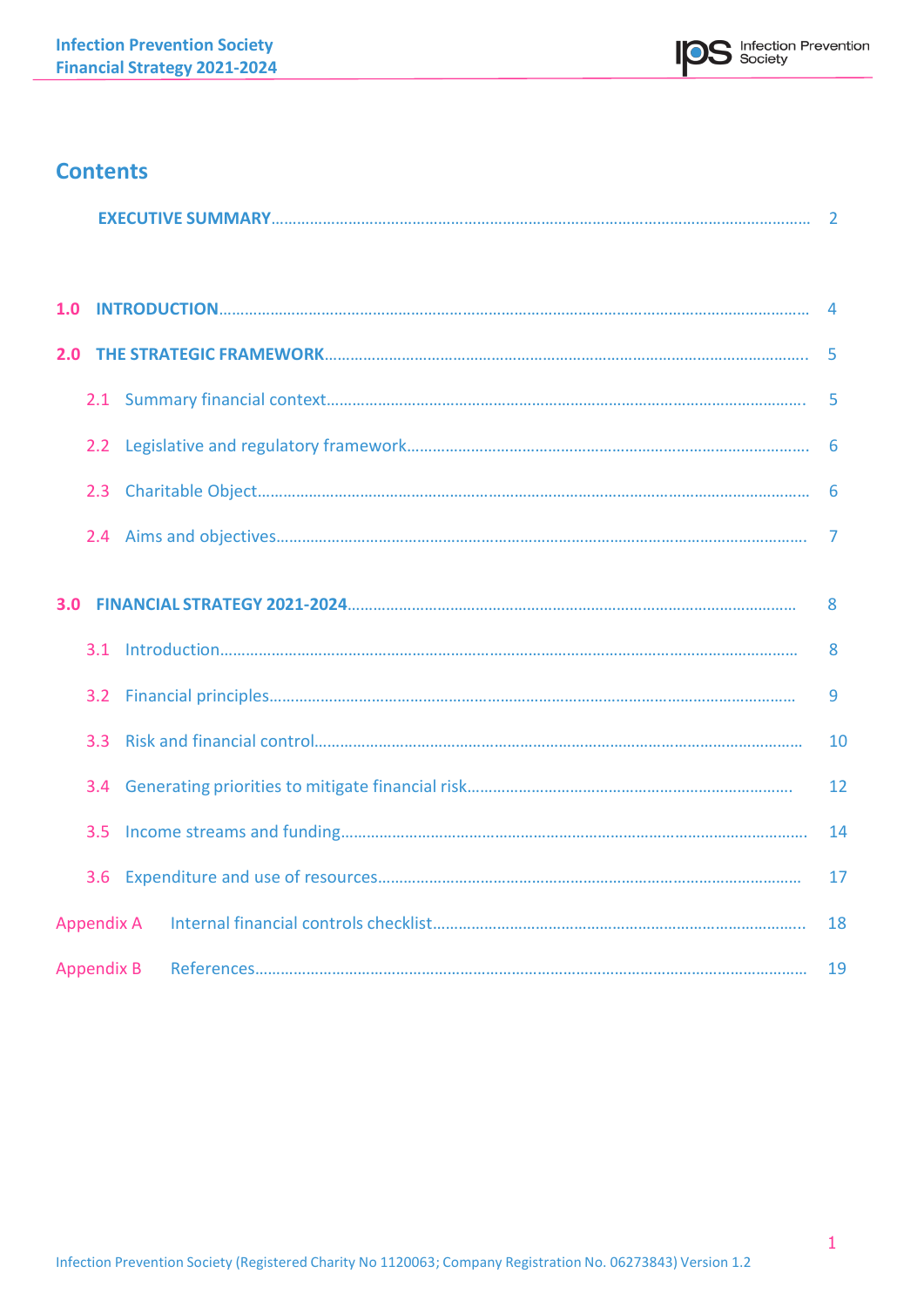### **EXECUTIVE SUMMARY**

The Infection Prevention Society (IPS) is a registered charity (Charity no: 1120063) and a registered company limited by guarantee and not having a share capital (Company no. 6273843). Throughout this document it will be referred to as 'the Society'.

Like all charities the Society exists to benefit the public, not specific individuals. Because of this, charities pay reduced business rates and receive tax breaks but are restricted in what they can do and how they work. The IPS monitors its 'Memorandum and Articles of Association' which sets out how the Society is run, governed and owned and informs this document.

This document sets out the Society's Financial Strategy for 2021 to 2024. Its purpose is twofold:

- **To ensure that the Society is managed in such a way that its long-term financial health is secured; and thereby**
- **To ensure that all resources are directed towards achievement of the Society's charitable objects and key aims whilst recognising the context in which the Society operates.**

The Objects of the Society are to promote the advancement of education in infection prevention and control for the benefit of the community as a whole, and in particular the provision of training courses, accreditation schemes, education materials, meetings and conferences. This strategy has therefore been developed to support the activity identified in the societies Strategic Plan agreed by the Board of Trustees in April 2021.

The Society has two main income streams:

- **Income from Charitable activities.**
- **Investment income**.

From these sources of revenue the Society must cover its main outgoings. The Society's key financial risks are its size (less than £1.5m annual turnover) and reliance upon these two sources of revenue, specifically '*Society membership'* and '*annual conference'* as evidenced by the notable changes across the United Kingdom (UK) health and social care economy, the annual downturn in conference income over the past number of years, not least from the cancellation due to the Covid 19 pandemic in 2020.

Within this context, and in order to mitigate the risks of sustained financial downturn in one or more areas, two key strategies are identified:

- **The Society needs to diversify its income streams and funding base to mitigate longer-term risk.**
- **Strengthen and build existing reserves portfolio to provide financial resilience and avoid insolvency.**

These are expressed through three core financial principles and twelve priorities which are summarised below and detailed in section 3.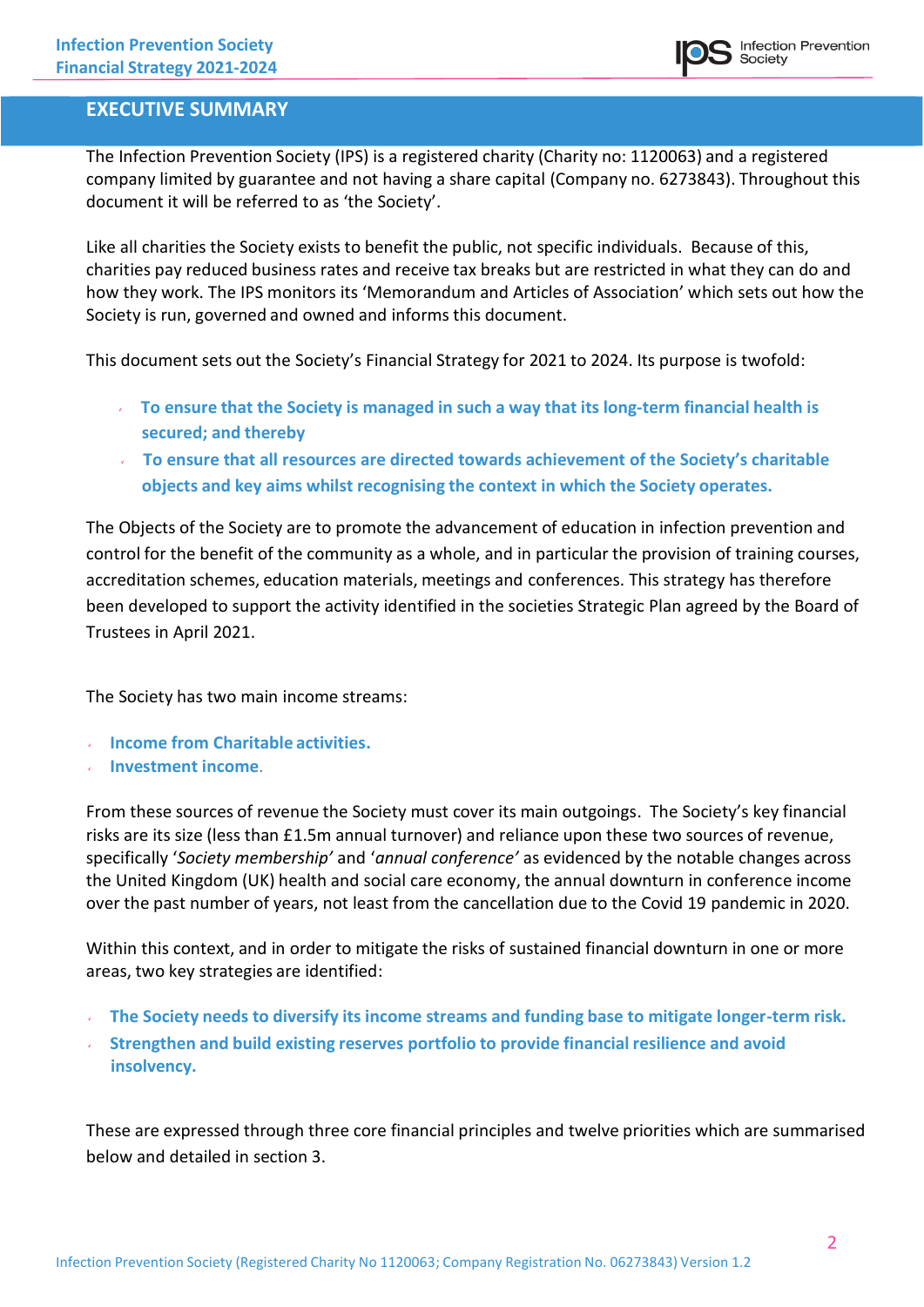### **Financial principles**

- **1 The Society will operate in a financially sustainable manner to ensure its long-term ability to serve future generations.**
- **2 The Society will use its financial resources solely for the furtherance of its proper charitable purposes.**
- **3 The Society will account for and record its financial transactionsin accordance with best practice as well as the requirements of the regulatory and legal framework.**

### **Financial Priorities**

- **1. Growing and diversifying income-generating activities in a sustainable manner.**
- **2. Building and maintaining a sufficient level of contingency reserves.**
- **3. Exercising rigorous control of Society budgets.**
- **4. Ensuring that Society cash balances are appropriately controlled.**
- **5. Developing best-practice financial procedures, systems and controls.**
- **6. Ensuring adequate independent scrutiny of our financial affairs.**
- **7. Ensuring adequate financial risk management is in place.**
- **8. Establishing fees, subscriptions and charges that, where appropriate, cover full economic cost.**
- **9. Making appropriate use of available Society assets to generate supplementary income.**
- **10 Maintaining investment in core, primary purpose activities.**
- **11. Maintaining and developing an expert and professional structure.**
- **12. Ensuring value for money in the management of operational costs.**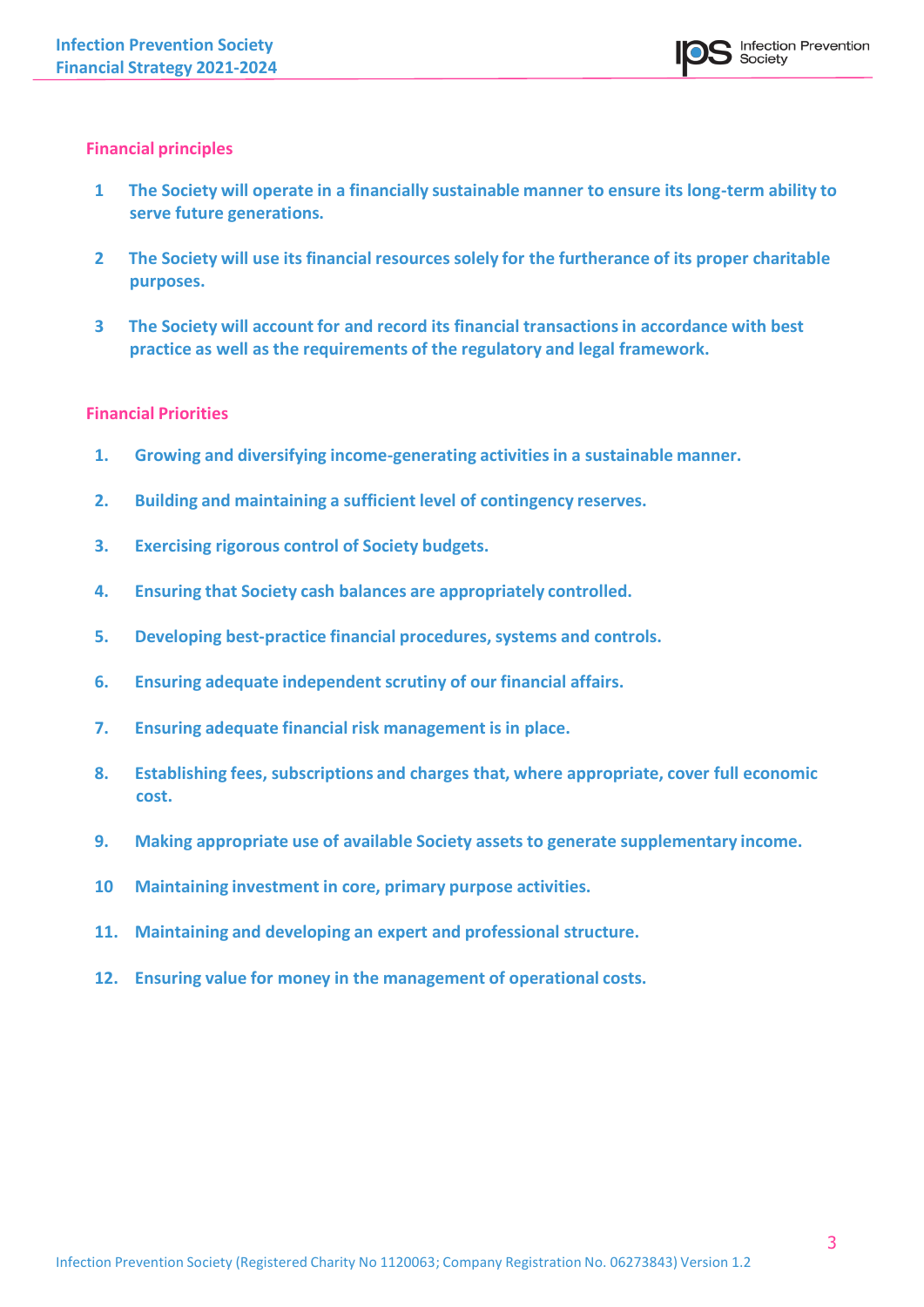### **1.0 INTRODUCTION**

This document sets out the Infection Prevention Society's Financial Strategy for 2021 to 2024: a timescale coinciding with the remaining period of its 3-year strategic Plan 2021-2024, approved by the Board of Trustees in April 2021 and published on the IPS website.

**The purpose of the Financial Strategy is twofold:**

- **To ensure that the Society is managed in such a way that its long-term financial health is secured; and thereby**
- **To ensure that all resources are directed towards achievement of the Society's charitable objects and key aims whilst recognizing the context in which the Society operates, i.e.:**
	- The legal and regulatory framework.
	- The Society's stated charitable objectives and priorities.
	- Applicable financial principles and controls.
	- Current economic effects and outlook.
	- The Society's current financial health.

As part of the Society's financial governance, the financial strategy informsthe annual Society budget and sets parameters for the Society's financial policies, regulations and procedures.

| <b>Financial Strategy</b>                                                                                             | <b>Financial Plans</b>                                                                                                                                            |
|-----------------------------------------------------------------------------------------------------------------------|-------------------------------------------------------------------------------------------------------------------------------------------------------------------|
| Society aims and objectives<br><b>Financial context</b><br><b>Financial principles</b><br><b>Financial priorities</b> | Reserves<br>Investments<br><b>Business Continuity</b><br><b>Charity Commission Compliance</b>                                                                     |
| <b>Society Budget</b><br>Income and expenditure<br>Capital expenditure<br>Surplus and reserves                        | <b>Financial Control Framework</b><br><b>Financial regulations</b><br><b>Financial procedures</b><br><b>Audit and Finance Committee</b><br>Board responsibilities |

The Board of Trustees and Audit and Finance Committee will actively ensure that the Financial Strategy is reflected and considered as part of all financial activity across the whole Society.

In addition, the Audit and Finance Committee in line with its terms of reference, will undertake to report to the Board of Trustees risk, internal control and financial governance issues and will review this document on at least an annual basis, as part of the preliminary stage of the budget cycle, to ensure that it remains relevant to its stated purpose, takes account of any changes in context and alignment to the Articles of Association, Society Strategy and Board Business plan/priority activities.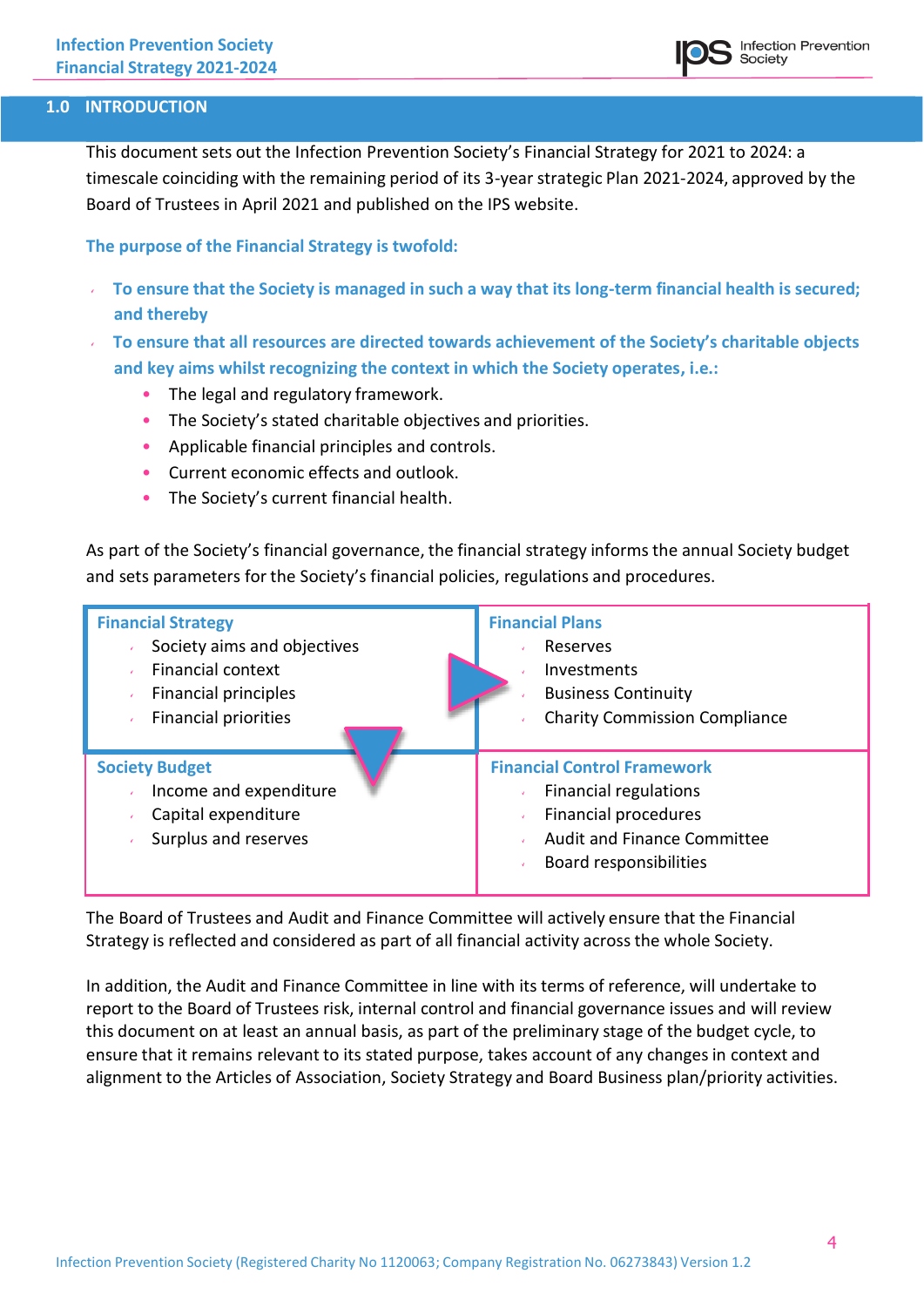

### **2.0 THE STRATEGIC FRAMEWORK**

#### **2.1 Summary and financial context**

The objects of the Society ("the Objects") are to promote the advancement of education in infection prevention and control for the benefit of the community as a whole, and in particular the provision of training courses, accreditation schemes, education materials, meetings and conferences.

The Society has two main income streams made up of various activities informed by the Objects. :

- **Income from Charitable activities**
	- o Society memberships
	- o Publications
	- o Education
	- o Annual conference
- **Investment income.**
	- o Income from UK listed Investments
	- o Income from non UK listed investments
	- o Bank Interest receivable

From these sources of revenue the Society must cover its main outgoings, primarily: annual conference; publishing costs; meetings and associated expenditure, project development and the costs of maintaining its contracted support services. No income is received from government or raised through charitable donations as defined by the Charity Commission i.e. fundraising. Year on year the Society plans to make a surplus which is currently applied to the continued Society vision mission and strategic objectives.

The Society's key financial risks are its size (less than £1.5m annual turnover) and reliance upon these two sources of revenue, more specifically '*Society membership'* and '*annual conference'* as evidenced by the notable changes across the United Kingdom (UK) health and social care economy, the annual downturn in conference income over the past number of years, not least from the effects of the cancelation due to the Covid 19 pandemic during 2020. Within this context Society income is currently reduced as a direct consequence of reduced income from the annual conference.

Against this the Society has an accessible investments reserve that does not yet cover a full 12 months of operational costs, if the conference costs are included, however they can be accessed in the short to medium term, the benchmark set by the Charity Commission for good practice and building resilience.

Reserves are needed to bridge the gap between the spending and receiving of income and to cover unplanned expenditure. By their nature Trustees should ensure that reserves are invested in a way that can be readily released as cash, when needed. There are no restrictions on the Board of Trustees to spend any income generated from investments or capital in any way, provided such spend meets the Objects of the Memorandum and Articles of Association.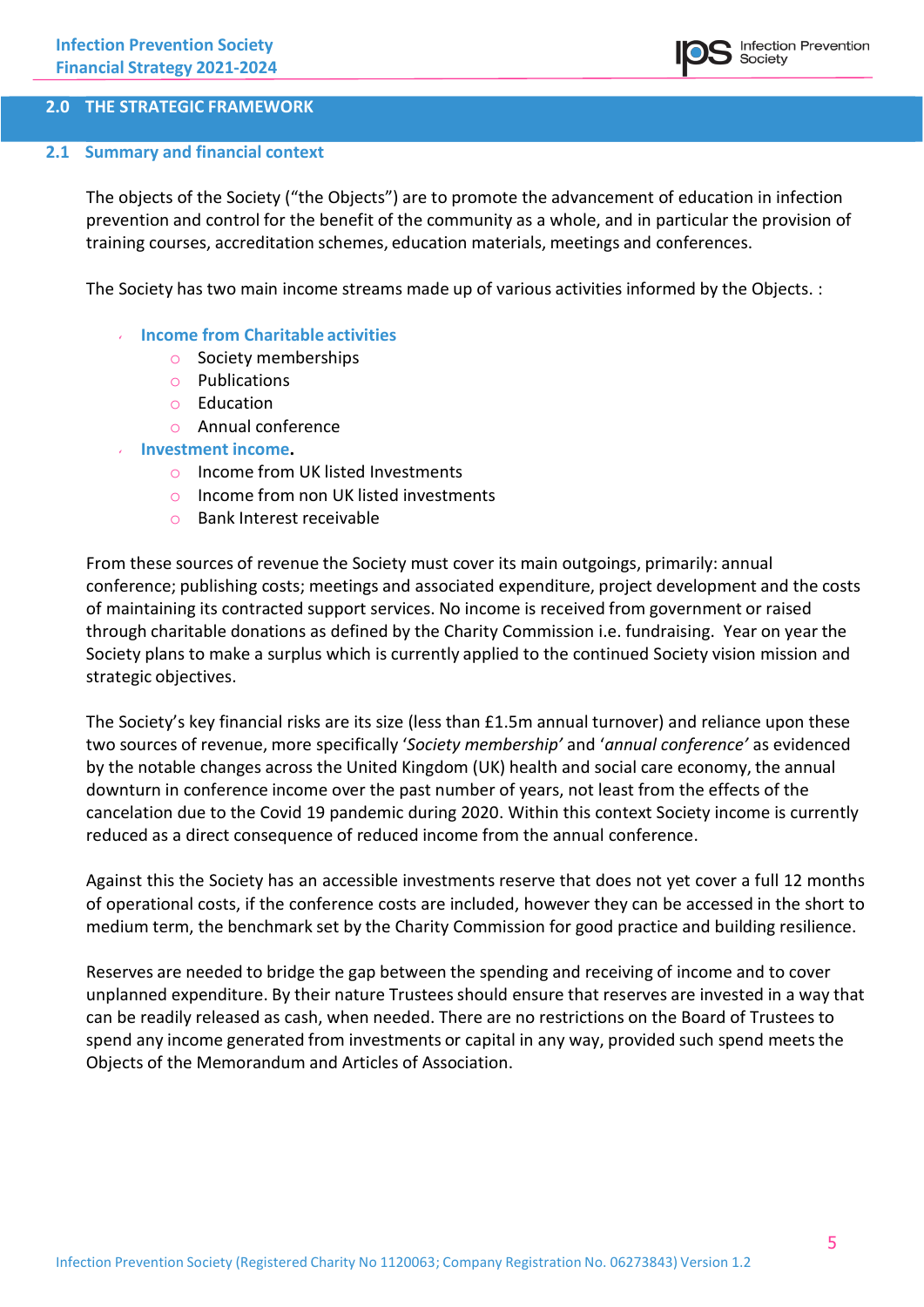### **2.2 Legislative and Regulatory framework**

The Society's activities as a charity are governed primarily by the Charities Acts (2011), and by guidance issued by the Charity Commission for England and Wales. Essentially this requires that the Society:

- $\sqrt{ }$  Fulfils a defined charitable purpose; and
- Undertakes activities that are solely for the public benefit.

The Society is subject to the general legislative framework binding all individuals and bodies within the United kingdom and the specific accounting requirements of the Charities Statement Of Recommended Practice 2015, (SORP). The SORP incorporates international financial reporting standards and determines the manner in which statutory accounts must be prepared.

The Society's financial statements are also governed by the Companies Act 2006 and the Society memorandum and Articles of Association. The Board of Trustees also have responsibility for meeting the requirement of the Trustees Act 2000.

In order to maintain its charitable status and the benefits this brings both to the Society as an organisation and to its membership, it is imperative that the Society comply with these legislative and regulatory requirements.

### **2.3 Charitable Object**

The Objects of the Society, as set out in its Articles of Association are to promote the advancement of education in infection control and prevention for the benefit of the community as a whole, and in particular the provision of training courses, accreditation schemes, education materials, meetings and conferences.

#### **This is interpreted to mean:**

- The Society will provide high quality resources, education and networking opportunities to enhance  $\mathbf{v}$ members' ability to provide effective infection prevention and control services.
- Define the professional attributes, knowledge and skills required by infection prevention and control practitioners to progress along a career pathway.
- Establish and maintain a credentialing process for professionals in infection prevention and control.
- Promote the principles and practice of infection prevention and control to patients, the public, and those working in health and social care.
- Support and contribute to the generation and dissemination of knowledge from research and implementation that enriches the practice of infection prevention and control.
- Support international outreach activity to promote the principles and practice of infection prevention.
- Be recognised as an authoritative voice on infection prevention and control by patients, the public, health and social care professionals, healthcare industry and policy makers.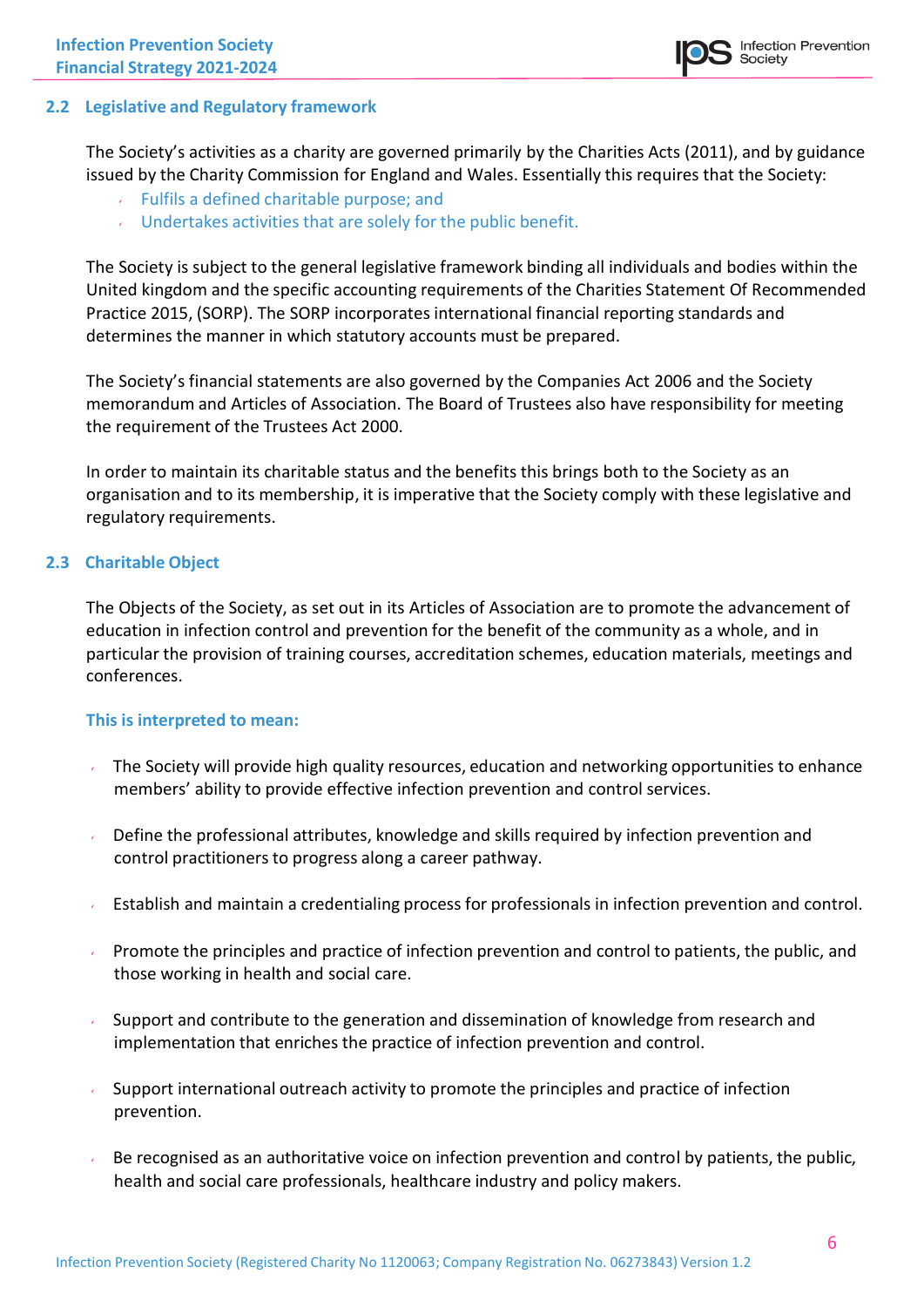Operate a robust governance structure that enables charitable aims and objectives to be achieved.

In meeting this Object the Society provides public benefit through informing, promoting and sustaining expert infection prevention policy and practice in the pursuit of patient or service user and staff safety wherever care is delivered.

In addition the Society will provide leadership to shape and inform infection prevention and control knowledge, policy and practice to support safe care nationally and internationally.

### **2.4 Aims and Objectives**

The Society set out its Strategic Plan 2021 – 2024 building on the previous strategic plan (2017-2020) and setting out the IPS strategic aim and objectives. The IPS Board of Trustees, Business Groups, Branches and Special Interest Groups will use the plan to guide activity and financial planning on an annual basis to ensure that the Society meets its charitable objectives, vision and mission.

This included four objectives through which its charitable objects are expressed, summarised below but provided in full on the Society website:

- **1.** Ensure overall internal and organisation 'system' performance
- **2.** Influencing and shaping infection prevention and control
- **3.** High quality, innovative and relevant outputs
- **4.** Deliver against operational target and sustainability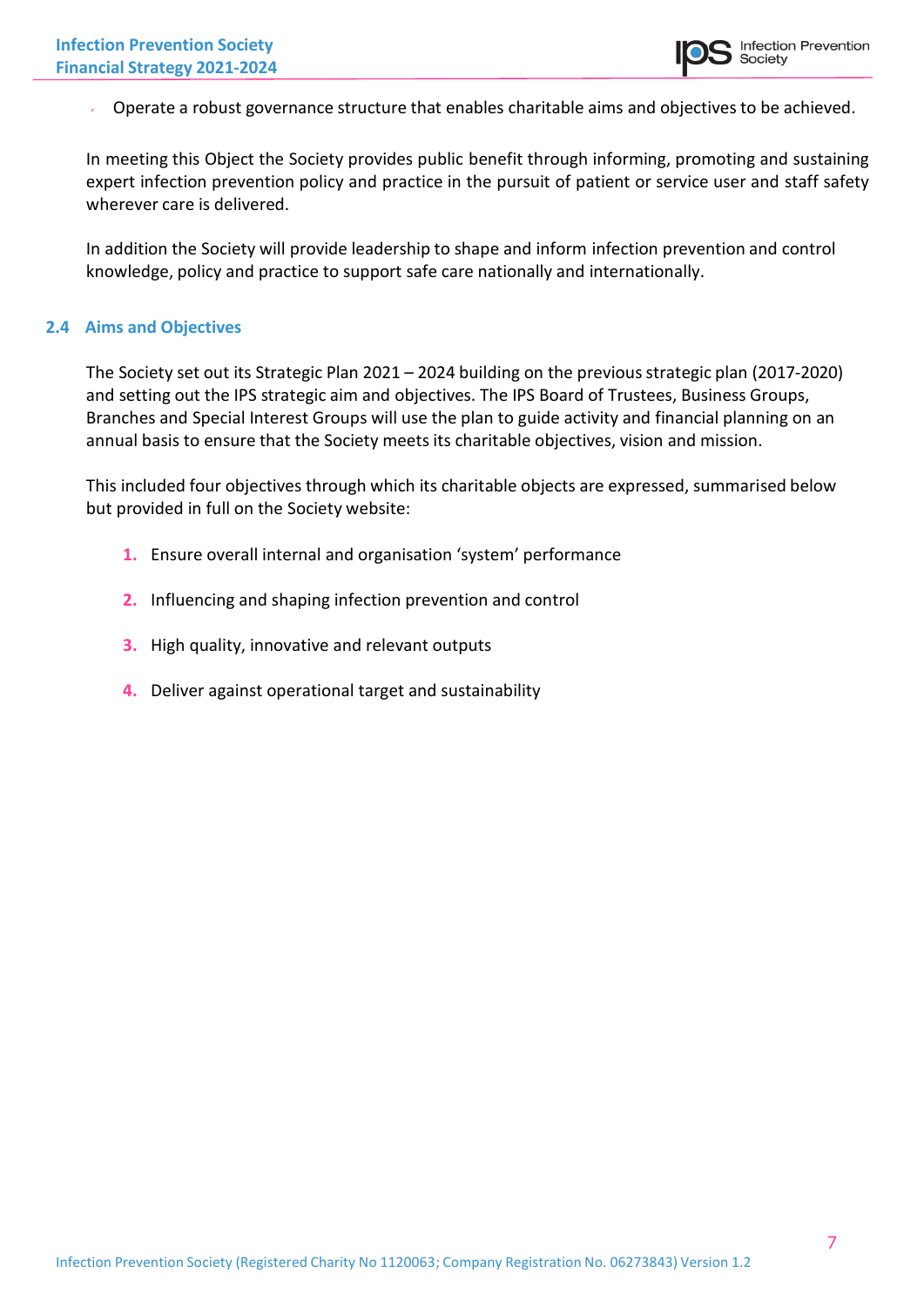#### **3.0 FINANCIAL STRATEGY 2021 - 2024**

#### **3.1 INTRODUCTION**

The Society's core strategic objectives, as summarised in section 2, relate primarily to its mission and vison to inform promote and sustain expert infection prevention policy and practice as a means of bringing public benefit. They focus upon setting the agenda to shape and inform infection prevention and control knowledge, policy, and practice to support safe care nationally and internationally through:

- Quality of evidence and professionalism;
- Breadth and depth of outreach and engagement.
- Collaboration with stakeholders, partners, organisations and individuals who have like goals.
- Employing technological development to achieve this.

The purpose of the financial strategy is to provide a financial framework for the achievement of these strategic objectives. This is presented as:

A set of over-arching financial principles applying to all aspects of the Society's financial activities;

and

A series of strategic financial objectives and priorities that define how, in financial terms, the Society will enable and support achievement of its core strategic objectives.

In establishing the overarching framework, the financial strategy also takes into account how the Society's specific, approved strategic objectives will be supported, by the Society Board of Trustees, Audit and Finance Committee, Management executive group, Branches and Special Interest Groups.

These groups will use the Society plan and financial strategy together to guide activity and financial planning on an annual basis to ensure that the Society meets its charitable objectives, vision and mission. With the governance of the finances being overseen by the Audit and Finance Committee. The Financial strategy will be reviewed by the Audit and Finance Committee annually to ensure it remains fit for purpose during the 3 years it covers.

**Infection Prevention** 

**Society**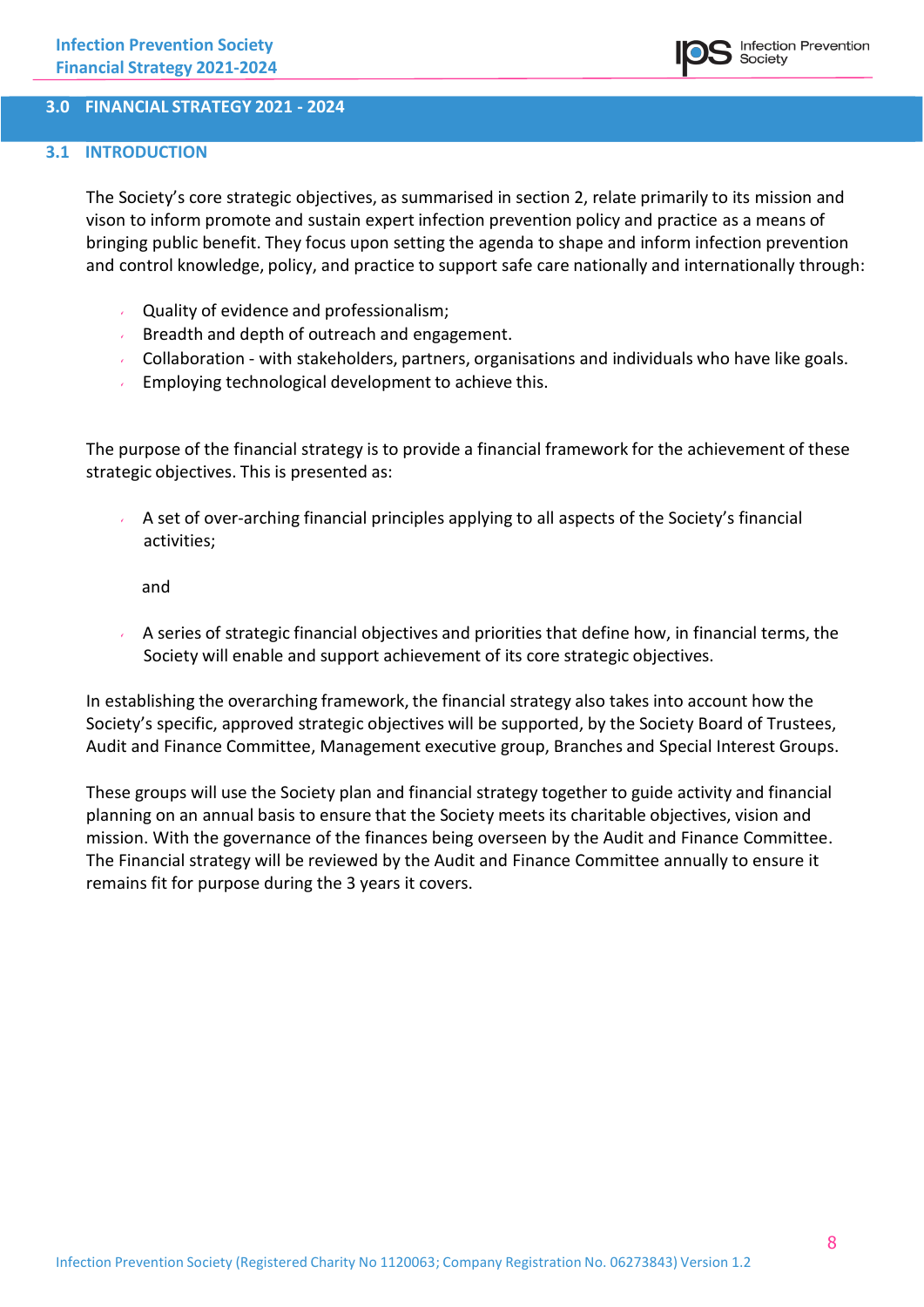

#### **3.2 FINANCIAL PRINCIPLES**

The Society has three fundamental principles to ensure that its resources are directed towards continued achievement of its charitable Objects and aims.

### **The Society will operate in a financially sustainable manner to ensure its long-term ability to serve future generations.**

#### **This means:**

- **The balance of Society income and expenditure must be kept under control by the Board of Trustees and unsustainable losses avoided.**
	- o The Society's finances are not substantial and could be quickly undermined as the result of a series of poor decision making with negative financial consequences.
	- o Whilst this does not rule out loss-making or unfunded activities, there must be a sound and agreed scientific, charitable or related reason for undertaking such an activity and, on balance, a sufficient number of other surplus-generating activities to offset any identified losses made.
	- o In general, the Society will not set deficit budgets.
	- $\circ$  In general, the costs of service provision, (to member's projects events etc.) must be met in full by fees charged or income generated.

### **The Society will use its financial resources solely for the furtherance of its proper charitable purposes.**

#### **This means:**

- **The Society will only engage in financial activitiesthat support achievement of its charitable Objects and strategic objectives.**
	- o This includes both primary purpose activities.
		- (E.g. Awards and grants, publication of scientific journals, books and other materials; the hosting of scientific, professional and public conferences and events; services to members, etc.) and those support activities which further or enable the Society's aims (e.g. investments; contractual partnerships, etc.).
	- $\circ$  Whilst not ruling out commercial endeavours for the purpose of generating income to use for charitable ends, such activities cannot become the main focus of the Society or negatively affect its ability to deliver its primary purpose.

# **The Society will account for and record its financial transactionsin accordance with best practice as well as the requirements of the regulatory and legal framework.**

- **This means:**
	- **The Society's finances will operate at all times within the regulatory and legal framework and will strive, where possible, to ensure that it meets the standards of best practice for control, management and reporting.**
		- $\circ$  The Society's finances will be operated in accordance with applicable legislation, including criminal law, taxation and charity law in accordance with the Financial Reporting Standard applicable in the UK and Republic of Ireland (FRS 102) (effective 1<sup>st</sup> January 2015).
		- $\circ$  The Society's annual financial report and accounting statements will be presented in accordance with the Charity Commission's Statement of Recommended Practice, (SORP), Charities Act 2011, the Companies Act 2006 and the memorandum and Articles of Association.
		- $\circ$  Consideration will be given to financial control, management and reporting in similar organisations, with a view to adopting best practice where possible.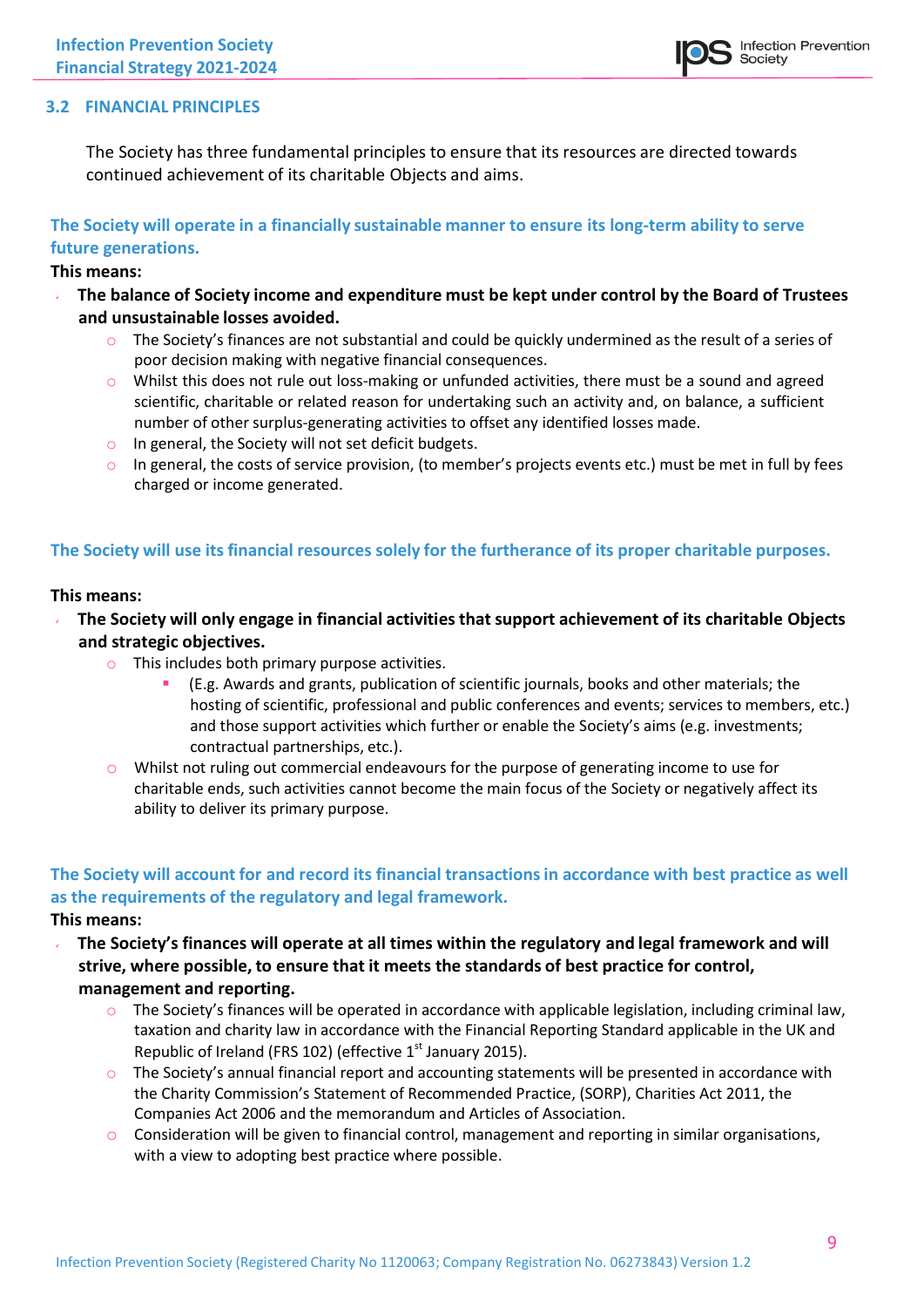### **3.3 RISK AND FINANCIAL CONTROL**

#### **Current financial and economic risks**

Risk is considered in terms of the wider environment in which the Society operates.

Although the risks that the Society might face are both financial and non-financial, a part of the ultimate impact of risk is financial in most cases with potential insolvency. This could be where the Society seeks compensation for loss, or costs incurred in managing, avoiding or transferring the risk, for example by purchasing public liability insurance.

A decline in income and funding streams along with a downturn in the economy can present the Society with considerable risk to its activity. The financial situation as a result of the Covid 19 pandemic and the effect that this has had on various revenue streams to the Society illustrates simply that the Society is not immune to rises and falls in the wider global economy.

Internal controls do not eliminate the risk of losses through theft and fraud, bad decisions, human error, breaches of controls, management override of controls and unforeseeable circumstances however internal financial controls reduce the risk of these events happening. Fraud is a huge risk to small charities and can come in various forms, both internally and externally. Examples of internal fraud include misuse of charitable funds and false invoicing, external fraud can range from unauthorised fundraising, credit card, identity fraud and email scams. The repercussions of fraud to a small charity such as the Society can result not only in financial loss but also significant damage to reputation and a lack of public confidence. To increase the governance of the society a new management structure was put in place in 2020 which included the introduction of the Audit and Finance Committee to ensure financial scrutiny of the charities financial activity.

#### **Internal financial controls are essential checks and procedures that help the Board of Trustees:**

- Meet their legal duties to safeguard the charity's assets
- Administer the charity's finances and assets in a way that identifies and manages risk.
- Ensure the quality of financial reporting, by keeping adequate accounting records and preparing timely and relevant financial information.

#### **The aims of internal financial controls are:**

- $\sqrt{ }$  To protect the charity's assets.
- To identify and manage the risk of conflicts of interest, loss, waste, bribery, theft or fraud.
- $\sim$  To ensure that financial reporting is robust and of sufficient quality.
- To ensure that the trustees comply with charity law and regulation relating to finance.

The Board of Trustees need access to accurate and up-to-date financial information to enable them to make proper decisions. Trustees' meetings should be used to communicate information concerning the finances and financial management of the charity. All decisions by the Trustees concerning their charity should normally be taken collectively with significant decisions and action points noted in writing. The Society has a robust system of financial controls, governance and assurance in place to meet this criteria and controls as follows:

• Information and communication to the registered fiduciaries and the Society regarding financial data.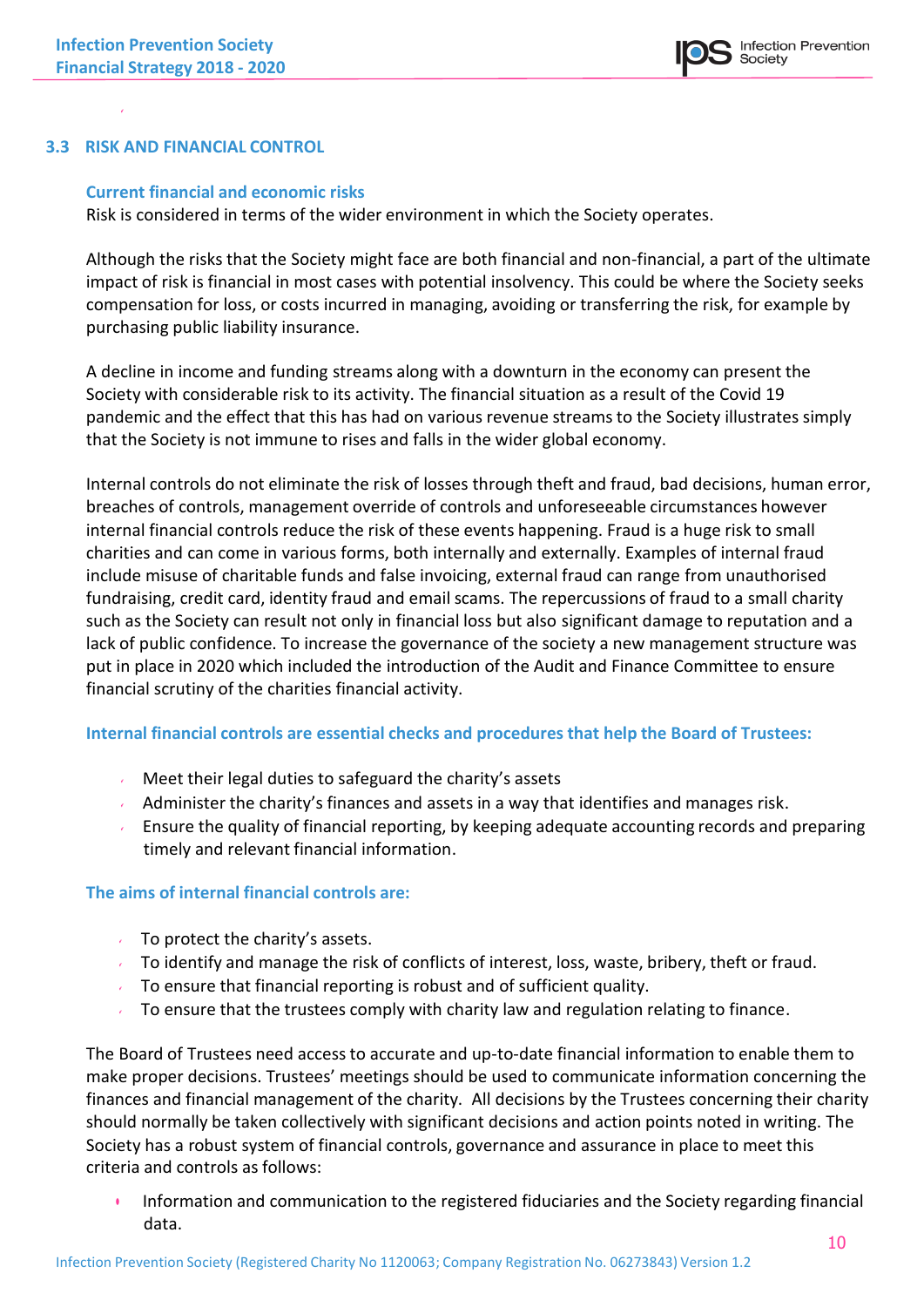

- Scrutiny of financial management by the Audit and Finance committee
- Adequate reserves and cash flow.
- Adequate investment and management.
- Suitable public liability and travel insurance cover.
- Nominated Society Honorary Treasurer and Deputy Treasurer post.
- Standard operating procedures.
- System of electronic expenses submission and authorisation process.
- Appointed Chartered Accountants.
- Contracted services of a Book keeper and Personal Assistant to the Board of Trustees.
- Communication across the Society in relation to financial process.

The Society does not own or operate or occupy any premises. A financial charge for office rental is allocated to the Society in addition to storage of Society assets.

The Board of Trustees operate a robust governance structure that enables Society aims and objectives to be achieved. This includes the Audit and Finance Committee, whose objective is to scrutinize the financial position on behalf of the board and ensure the board is kept aware of any financial risk. In addition a managed risk register is held by the Society Secretary and is reviewed at each management executive meeting.

The management executive group are responsible for analysing and reviewing sources of income as dependency on one source of funding can leave the Society vulnerable to increased financial risk and insolvency, diversification of income sources can protect against this. Risks of insolvency are reduced by having diverse sources of income and a core of secure funding, avoiding over-dependence on any one source. Diversification also has costs associated with it, such as increased management effort, therefore the Society would need to recognise at what point the benefits of diversification are outweighed by costs.

Identifying risk and understanding why reserves (Society investments) need to be held is an important part of the planning and budgetary process. Reserves are the resources that a charity has, or can make, available to spend for any or all of the charity's purposes once it has met its commitments and made provision for its other planned expenditure. It may be possible, for example to draw on reserves in difficult financial times.

Within this context and with a relatively modest annual turnover of less than £1.5, the Society's resilience is currently dependent upon a small number of income streams.

### **In order to mitigate the risks of sustained financial downturn in one or more areas, two core strategies are identified as a key priority:**

- **The Society needs to diversify its income streams and funding base to mitigate longer-term risk.**
	- $\circ$  To utilise opportunities to diversify in the development and delivery of materials with other organisations/companies
		- **E.g**. *include virtual elements to conferences and work with various organisations to deliver educational materials/events*
- **Continue to strengthen and build existing reserves portfolio to provide financial resilience and avoid insolvency.**
	- o Demonstrating the charity's resilience and capacity to manage unforeseen financial difficulties to its membership, the Commission and the public.
		- **E.g.** *introduce an annual investment plan to invest in high earning accessible schemes.*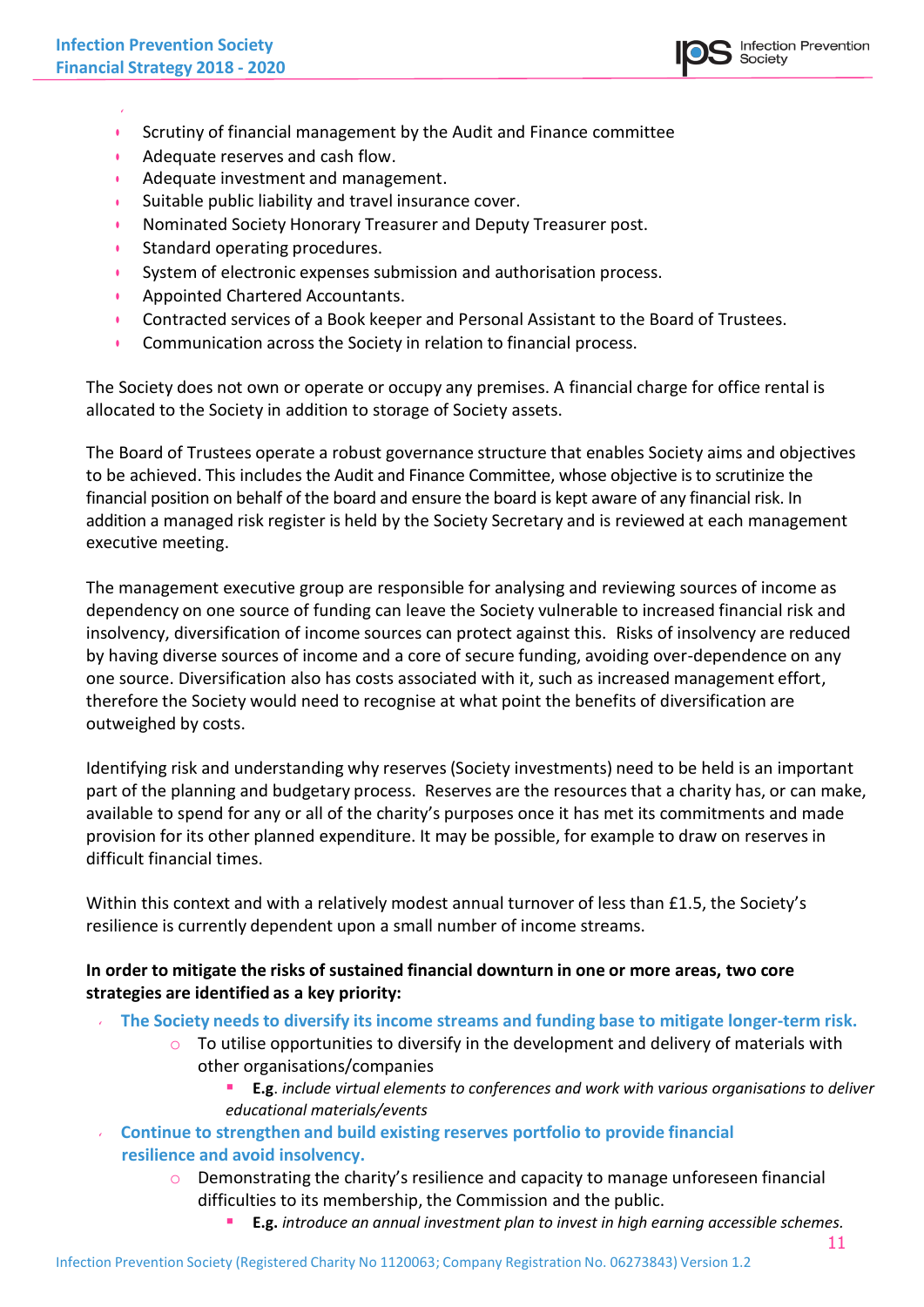### **3.4 GENERATING STRATEGIES TO MITIGATE FINANCIAL RISK**

The Society will continue to operate and develop systems, controls and processes that ensure proper financial and budgetary control, in order to mitigate any risks to long-term sustainability and/or durability. We will do this through:

### **PRIORITY 1: GROWING AND DIVERSIFYING INCOME-GENERATING ACTIVITIES IN A SUSTAINABLE MANNER**

#### **This means that:**

- The Society will seek to grow and diversify its income-streams, identifying and developing new areas so that it is not overly reliant upon its existing core revenue streams.
	- To support this, the management executive group will encourage new ideas for income generation (which might include new forms of corporate sponsorship, fund- raising for specific activities, and other external funding sources) and consider ideas put forward and how they support core strategic aims, before making any recommendation on further development or support to the Board.
- For existing core revenue streams conferences and events, membership, and publications the Society will guard against over-reliance on any one area or delivery platform.
	- $\circ$  To support this, Trustees will keep these activities under constant review to ensure that balance is maintained and, where a single area of core activity looks likely to generate in excess of 40% of all charitable income on an ongoing basis, it will devise plans for restoring balance.
- The Society will ensure that its existing assets are fully and appropriately used in generating supplementary income to support its charitable activities.

#### **PRIORITY 2: BUILDING AND MAINTAINING A SUFFICIENT LEVEL OF CONTINGENCY RESERVES**

#### **This means that:**

- $\circ$  The Society will aim to build and maintain a free reserve (i.e. unrestricted funds, not including fixed assets) sufficient to cover at least 12 months (but no more than 24 months) of core operational expenditure.
	- $\circ$  Core operational expenditure is defined as the full costs of Society expenditure, including support and administration, as identified on the annual Statement of Financial Activity. It will vary from year to year but, as at 11th May 2021 the level of free reserves identified in this manner (£553,900.54) stands at circa 50% of Society expenditure.
- $\circ$  The Society will aim, where possible and appropriate, to hold its reserves as General Funds and or investments, and will only designate funds for specific purposes where this is consistent with the achievement of key priorities and it is necessary to ring-fence the associated expenditure.
- $\circ$  The Society will not use borrowing as a means of funding development plans, in order to avoid the risk of debt-servicing undermining long-term, sustainability.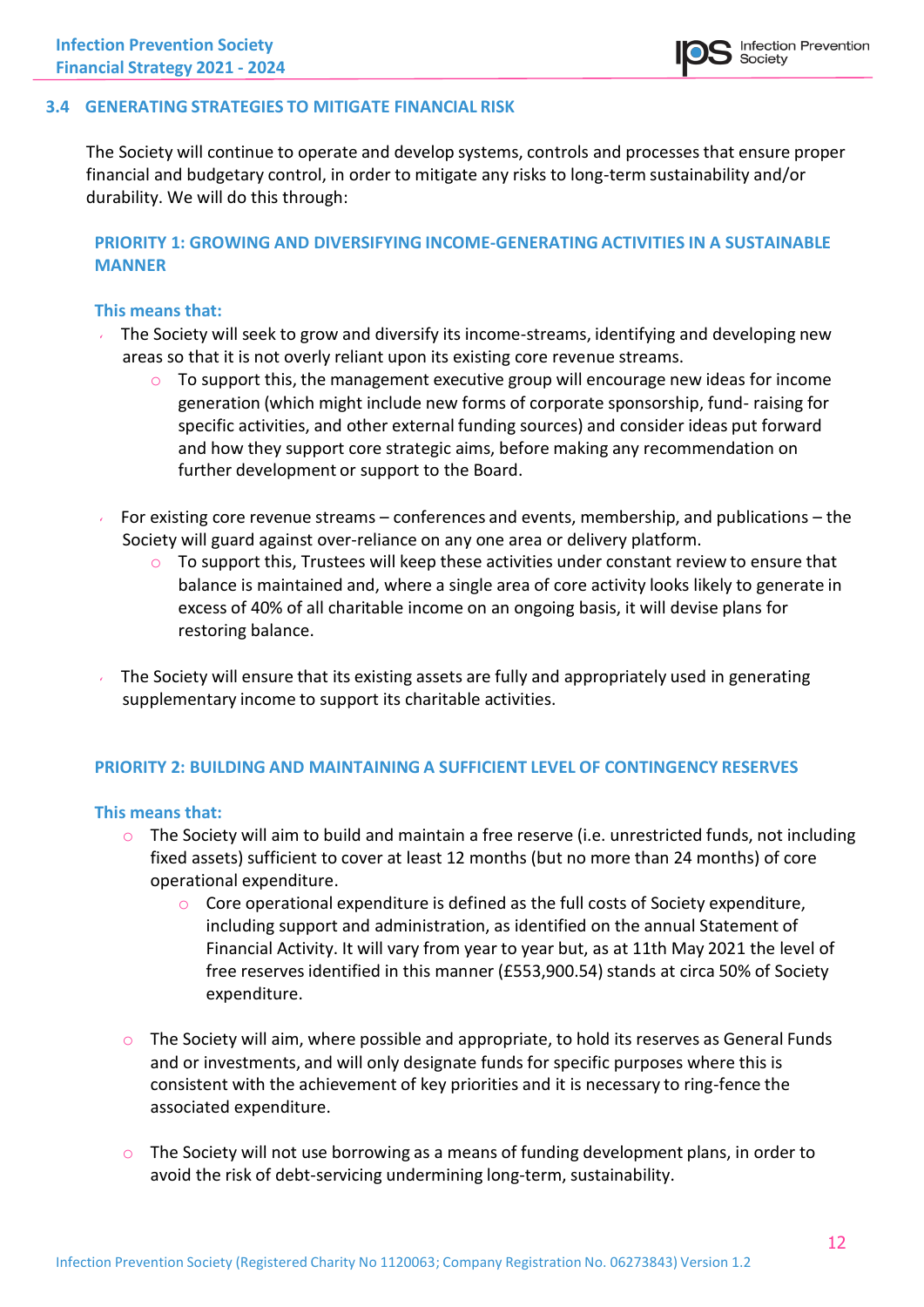### **PRIORITY 3: EXERCISING RIGOROUS CONTROL OF SOCIETY BUDGETS**

#### **This means that:**

- o Annual budgets will be compiled, reviewed and approved by the board of Trustees in accordance with a set timetable by no later than the Board meeting in March of each year.
- $\circ$  Budgets will be balanced such that expenditure generally is constrained within means, as estimated by agreed income forecasts.
- o Regular monthly updates on progress against budget and forecasts for the remainder of the year will be made as part of the production of the Society's Management Accounts.
- $\circ$  Budget-holders are responsible for ensuring that income and expenditure targets, as defined by the Annual Budget, are adhered to and, where this is not possible, plans are made to control further expenditure accordingly within limits agreed by the Audit and Finance Committee for the remainder of the financial year.
- $\circ$  The Honorary Treasurer and/or Board of Trustees may require budget-holders to explain variances.
- $\circ$  The Audit and Finance Committee will be responsible for monitoring the Society's budget surplus/deficit as it develops during the year and, where appropriate, amending the annual budget to include appropriate new activity where surpluses allow, or to restrict existing activity where deficits arise – such changes to be reported to the board of Trustees for information.

#### **PRIORITY 4: ENSURING THAT SOCIETY CASH BALANCES ARE APPROPRIATELY CONTROLLED**

#### **This means that:**

- $\circ$  Monthly reconciliation and review will be carried out of all Society bank accounts and cash balances to ensure that there are sufficient funds to meet commitments and that excess funds are most appropriately placed with a quarterly report from the Audit and Finance Committee going to the Board of trustees.
- o The Society will continue to review its model of fund diversification in order to protect against bank insolvency processes and deposit compensation.

#### **PRIORITY 5: DEVELOPING BEST-PRACTICE FINANCIAL PROCEDURES, SYSTEMS AND CONTROLS**

#### **This means that:**

- $\circ$  The Society's financial planning and controls will all be fully documented and transparently aligned with regulatory requirements and the principles of best practice.
- o All financial transactions will be properly recorded on the Society's finance system in accordance with financial regulations and financial procedures.
- $\circ$  All financial statements will be readily reconcilable back to the Society's finance system and supporting documentation.
- $\circ$  All regulatory returns (including taxation, Charity Commission, Companies House, etc.) will be produced accurately in the required form and in advance of the deadline for submission.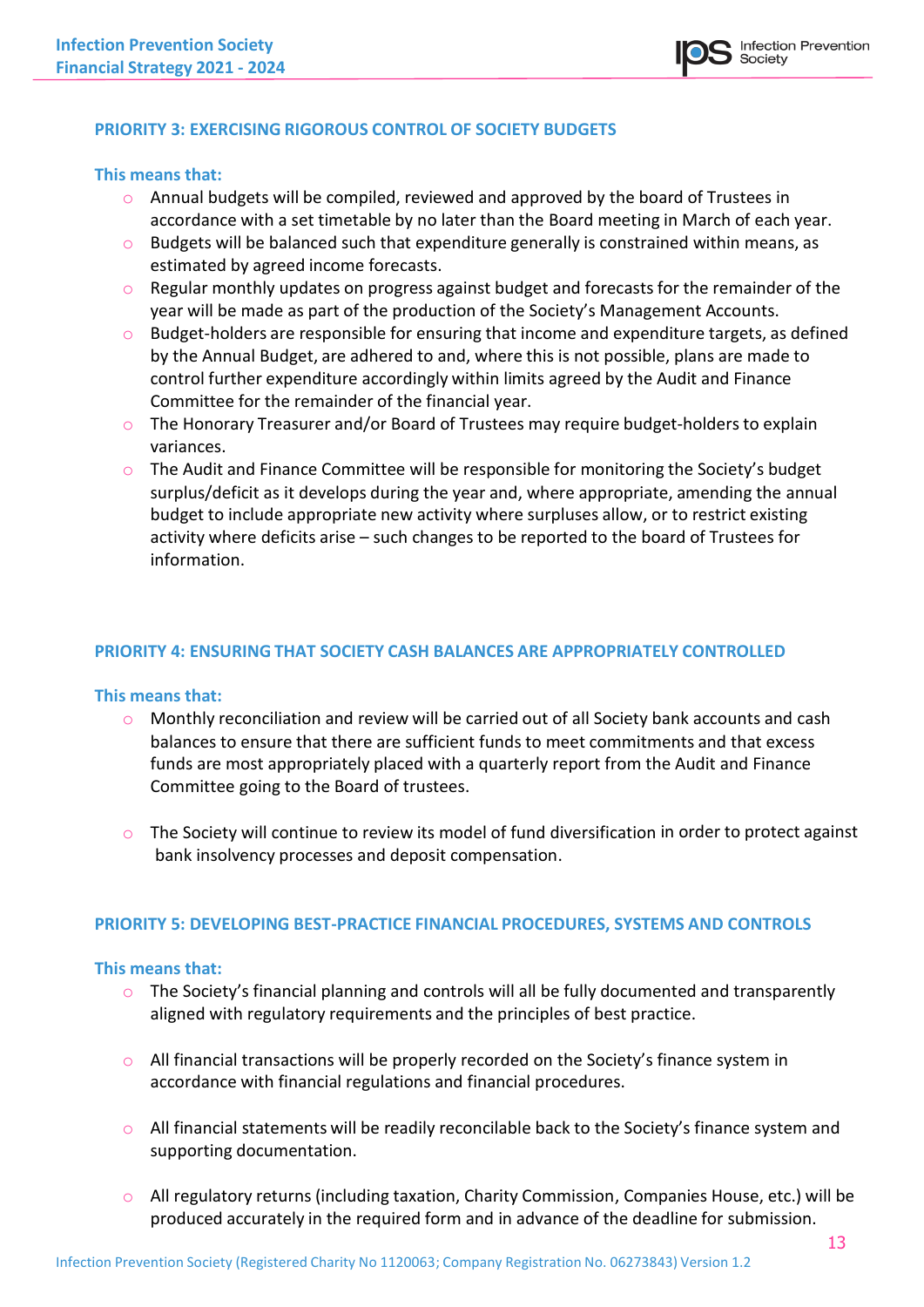### **PRIORITY 6: ENSURING ADEQUATE INDEPENDENT SCRUTINY OF OUR FINANCIAL AFFAIRS**

#### **This means that:**

- o The Society's Board of Trustees and the Audit and Finance Committee will oversee arrangements for scrutiny of the accounts and of risk management
- o An independent, external Chartered Accountant will be appointed by the Board of Trustees and nominated at the Society Annual General Meeting to undertake annual, statutory audit reviews of the Society's financial accounts and to report back their findings to the Board of Trustees prior to approval of the accounts.
- $\circ$  Approved annual accounts will be published publicly via the Society's website no later than 6 months after the end of the financial year to which they relate.
- $\circ$  Controls will be included (as part of priority 7) to guard against the risks of fraud and error.

#### **PRIORITY 7: ENSURING ADEQUATE FINANCIAL RISK MANAGEMENT IS IN PLACE**

#### **This means that:**

- $\circ$  The Society will review its risk assessment process annually and continue to perform regular reviews of its risk register via the board of Trustee, Audit and Finance Committee and the Management executive group.
- $\circ$  Insurance will continue to be used by the Society, where appropriate, as a means of mitigating certain financial risks, including: Public liability, travel, cyber-crime, etc.

#### .**3.5 INCOME STREAMS AND FUNDING**

#### **Context and current position**

The Society's annual turnover (total income received) is summarised in its annual financial statements available online at Companies House and is illustrated in Chart 1.

### **Chart 1**

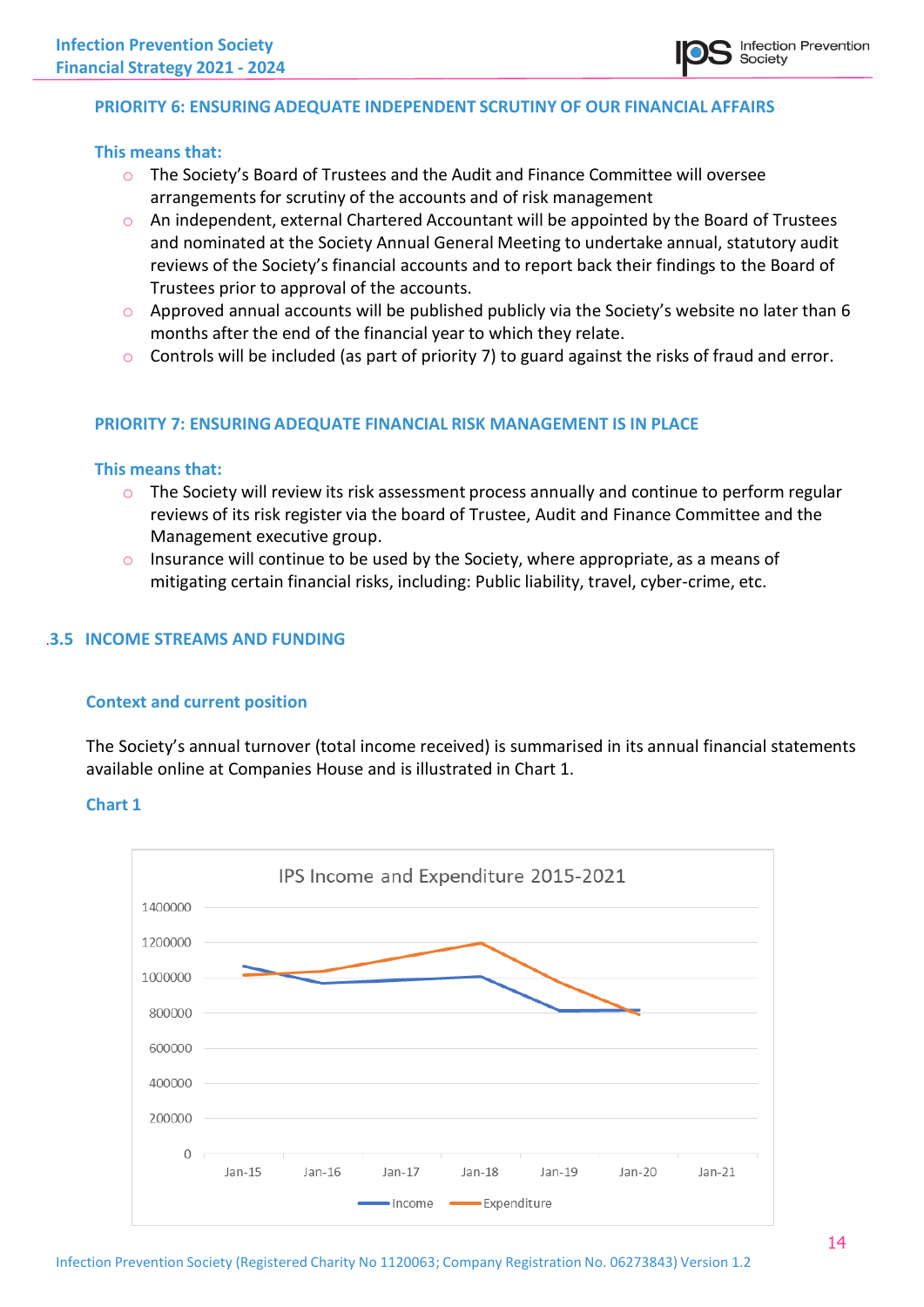A significant proportion of income relates to annual conference, membership subscriptions and education which are generally paid throughout the financial year. Income has been irregular however. The fluctuating trend for Society income is illustrated in Chart 2.

### **Chart 2**



Implementing the financial strategy, reviewing current levels of activity through 2020/21, negotiating with contracted services and taking into account natural fluctuations, the Society is forecast a financial gain of circa £5000 in 2021/22.

The Society must also have an awareness of the healthcare and financial economies and how they impact upon the activities of the Society and how it can respond appropriately taking account of opportunities that balance against value for money and membership benefits.

### **Protecting and developing income streams**

A cornerstone of ensuring the sustainability and resilience of the Society, so that it may continue in the long-term to achieve its core strategic aims and Object, is successful management of its existing income streams.

In addition to the priorities set out above, the Society will do this through:

### **PRIORITY 8: ESTABLISHING FEES, SUBSCRIPTIONS AND CHARGES THAT WHERE APPROPRIATE, COVER FULL ECONOMIC COST.**

### **This means that:**

 $\circ$  Fees, subscriptions and charges will be set at levels to ensure that, where possible and appropriate, full economic cost is covered, including a fair share of overheads where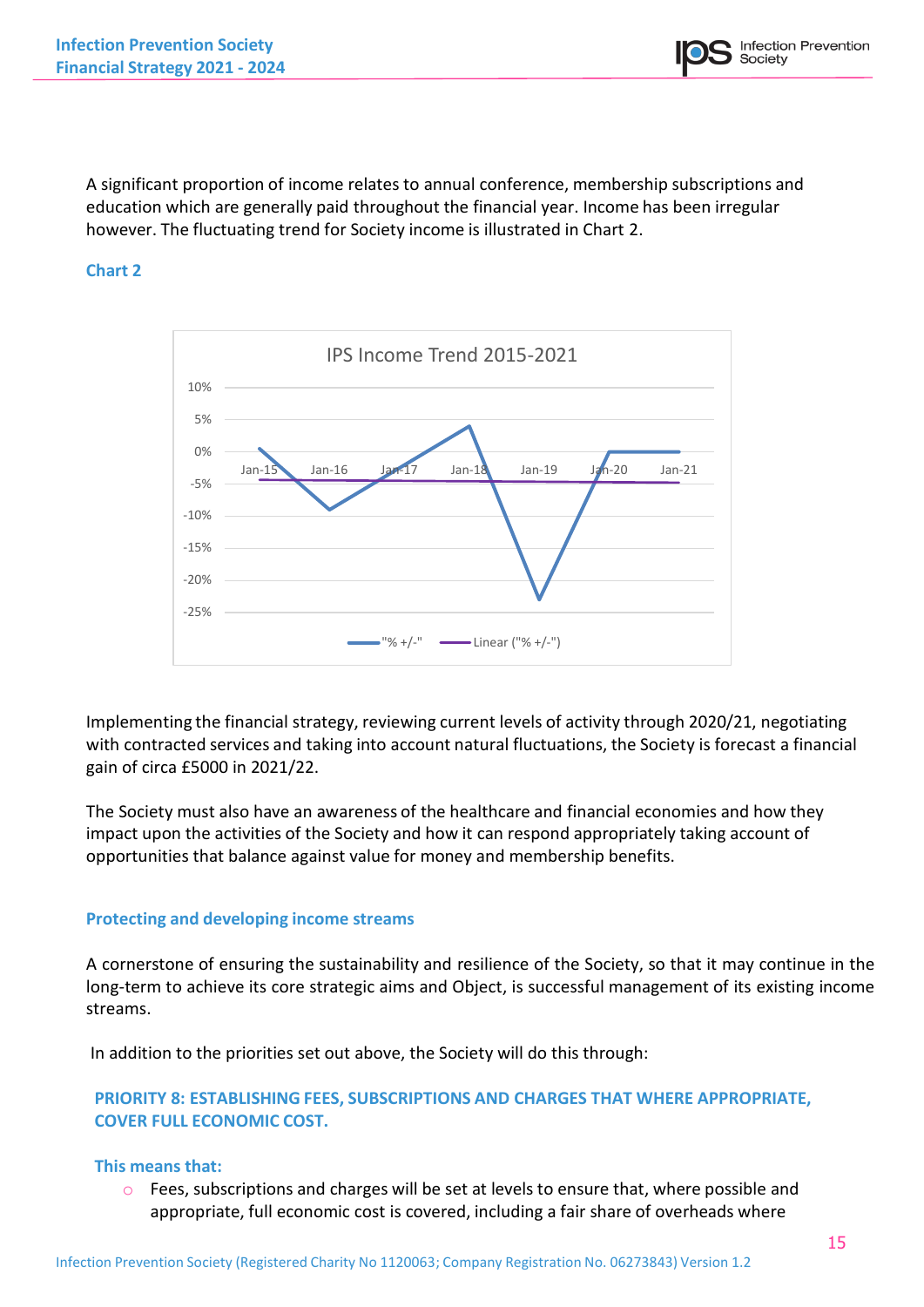contractual obligations apply.

 $\circ$  The Society will seek to improve how it communicates the value of services and membership benefits provided in return for fees charged, especially to its membership, so that individuals may better understand the level of fees agreed within budget.

### **PRIORITY 9: MAKING APPROPRIATE USE OF AVAILABLE SOCIETY ASSETS TO GENERATE SUPPLEMENTARY INCOME.**

#### **This means that:**

- $\circ$  As a registered charity, the directors and Board of Trustees have a responsibility to protect the assets of the charity, while still being able to carry out their respective duties.
- $\circ$  Cash balances held at bank surplus to expenditure commitments will, subject to the approval of the Treasurer and Board of Trustees be placed on terms that maximize returns for the Society whilst balancing any associated risks and requirements of the Society's Investment model.
- $\circ$  The Society does not own any property services. As regards the purchase of equipment, economy must always be a major consideration in incurring any expenditure.
- $\circ$  Assets owned by the Society are largely office based and reduced in value in line with the Use and Disposal of IPS equipment (SOP OD265).

The Society's annual expenditure is summarised in its annual financial statements. To ensure the society's finances are being used resourcefully there is clear guidance and controls in place in SOP OD243 and an electronic approval process in place for transparency and audit purposes.

### **3.6 EXPENDITURE AND USE OF RESOURCES**

### **Managing the resourcing of strategic objectives**

The effective and responsible management of the Society's resources is a second cornerstone to ensuring

sustainability, efficiency and durability. We will do this through:

### **PRIORITY 10: MAINTAINING INVESTMENT IN CORE, PRIMARY PURPOSE ACTIVITIES. This means that:**

- The Society will **invest** sufficient levels of expenditure to ensure continued delivery of its primary purpose activities and delivery of its core strategic objectives, aims and Objects. Specifically:
	- o **Conferences and events** ensuring that events are sufficiently planned and resourced to meet the objectives of scientific / professional quality, outreach, relevance, etc.; that sufficient budget is allowed for marketing and venue hire (where appropriate), materials, etc.; that sufficient, suitably experienced staff are assigned to the organisation and running of each event.
	- o **Memberships** provision of a high-quality membership services team with sufficient skill and capacity to support renewals, queries from members on membership benefits, use of the website, available Society services, etc.
	- 16 o **Publications and information** – provision of sufficient investment in publishing activities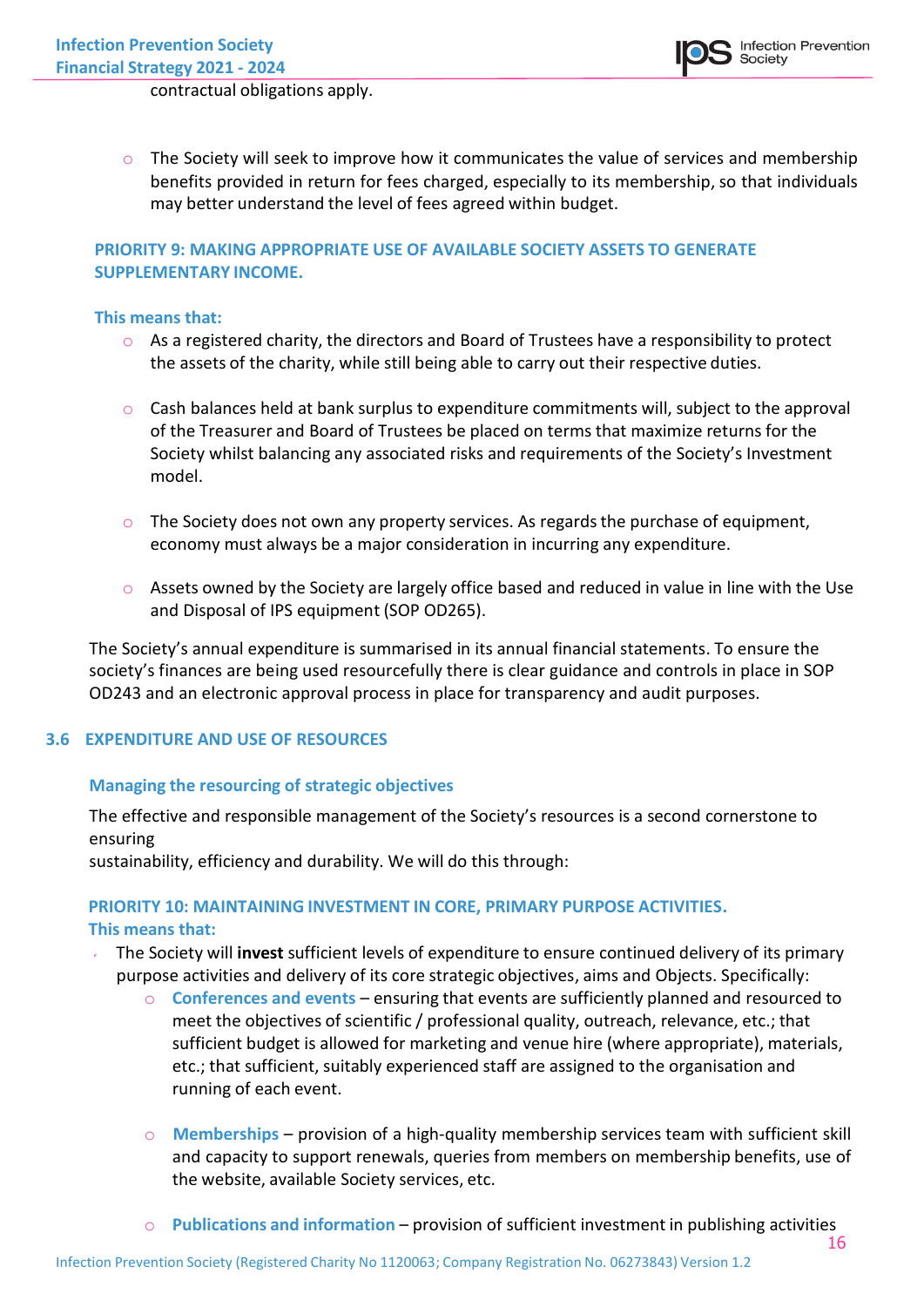to support continuous development of the function within a competitive market-place; reinvestment of publishing surpluses (where/when possible to allow for upgrades in technology, process, etc.; continued investment in online journal access and digitisation of the Society scientific journal.

- o **Awards and Grants**  specifically those Awards and Grantsthat offers a significant expenditure against Society funding/budgets such as Research and development Grants, Educational Grants for IPS members, IPS Conference Grants and Awards.
- The Society will invest sufficient agreed levels of expenditure in support services to ensure that its primary Objects can continue to be delivered in an efficient and effective manner, specifically:
	- o **Information Technology and communications** the Society will ensure that its online and social media presence are kept up to date through annual investment in required upgrades, replacements and subscription of new social media platforms where agreed, in order to ensure a satisfactory level of media presence.

### **PRIORITY 11: MAINTAINING AND DEVELOPING AN EXPERT AND PROFESSIONAL STRUCTURE. This means that**:

- an appropriate number of suitably-qualified staff will be maintained on the Society's contractual agreement in order to carry out its front-line and support activities, and specifically:
	- o PA to the Board of Trustees
	- o Bookkeeper services and Chartered Accountants.
	- o And others as agreed
- Annual forecasted budgets will include amounts to cover the costs of appropriate additional training for the Society board of Trustees, Audit and Finance Committee and Management executive group members.
- The Treasurer will review and recommend approval or otherwise to the Board of Trustees, taking into account the other key points of this strategy for expenditure on appropriate activities and financial control.

### **PRIORITY 12: ENSURING VALUE FOR MONEY IN THE MANAGEMENT OF OPERATIONAL COSTS.**

### **This means that:**

The Society will continue to develop and improve efficiencies in the purchasing and acquisition of goods and services to ensure that it obtains value for money, including an assessment of whether better value may be obtained through joining one or more appropriate purchasing consortia.

**Joanne Taylor IPS Honorary Treasurer**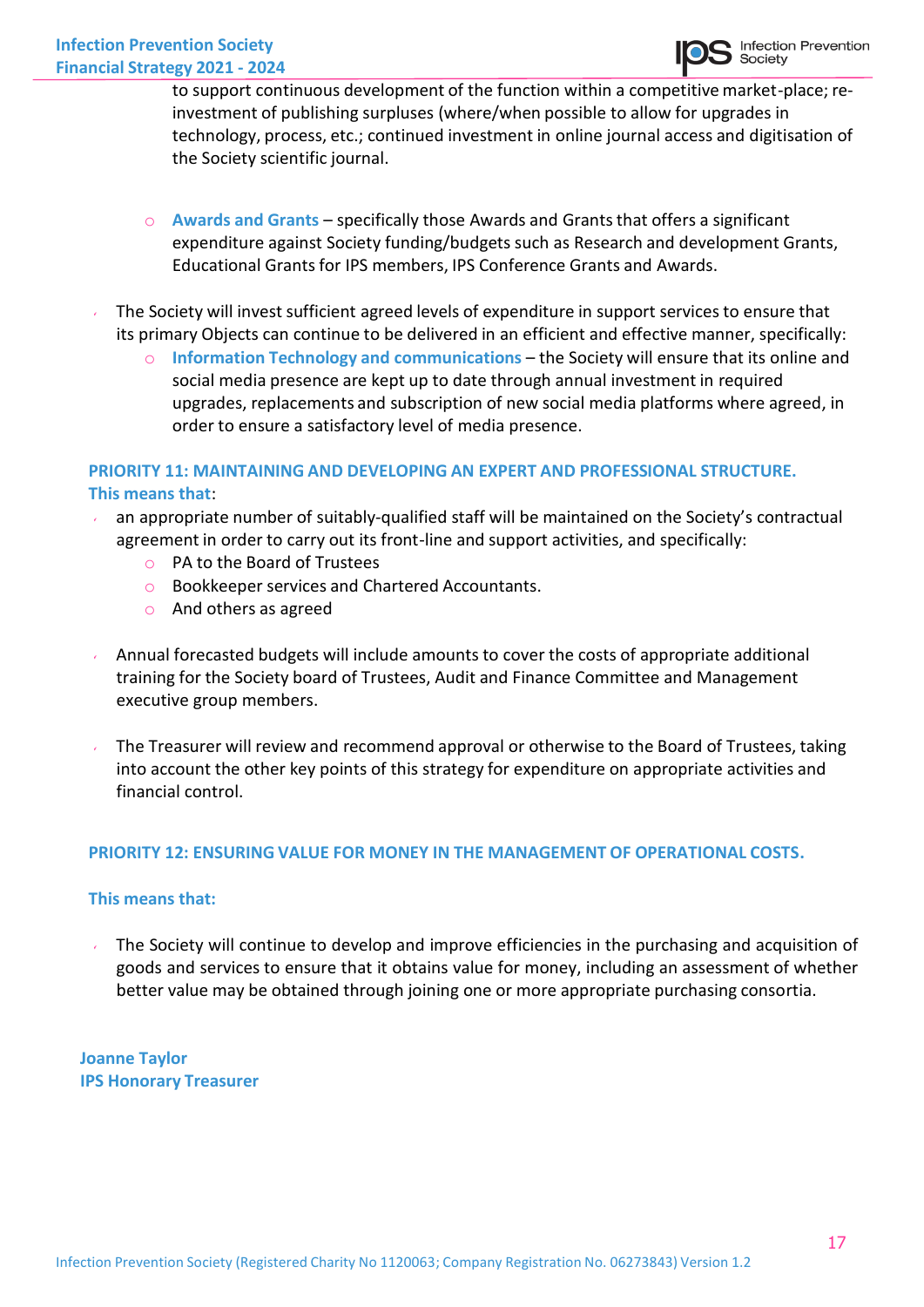# **Appendix A – Internal Financial Controls Checklist**

### **Charity Commission Internal financial controls checklist** available at

[https://www.gov.uk/government/uploads/system/uploads/attachment\\_data/file/585893/CC8\\_Checklis](https://www.gov.uk/government/uploads/system/uploads/attachment_data/file/585893/CC8_Checklist.pdf) [t.pdf](https://www.gov.uk/government/uploads/system/uploads/attachment_data/file/585893/CC8_Checklist.pdf)

The questions in this checklist are designed to help the Board of Trustees and their advisers evaluate the Society's performance against the legal requirements and good practice recommendations set out in the Charity Commission's guidance on internal financial controls for charities. Trustees should review the Society's performance at least once a year.

Each of the questions on the checklist links to a paragraph of the guidance, where further details can be found. Not all the controls listed will be appropriate for the Society, for example, where a section of the checklist deals with an area of activity that the Society does not undertake then that section of the checklist will not apply.

The Society must always comply with legal requirements and these requirements are identified in the checklist. A '**yes'** answer for good practice recommendations does not mean there is no scope for further improvement. A '**no'** answer does not always indicate a problem. It may be that the Society has not put in place a particular control because the risk involved is small and the potential loss is acceptable, given the cost that would be involved in putting in place stronger internal controls.

Finally, the answers in the checklist should be based on the trustees' knowledge of what actually happens in the Society and not what they expect to happen. Having an internal control in place is only part of the picture. It must operate in practice to be effective.

## **Example of the Checklist**

| 2.1 Financial controls throughout the charity                                                          |     |    |  |
|--------------------------------------------------------------------------------------------------------|-----|----|--|
| Is there segregation of duties to provide automatic 'double check'?                                    |     |    |  |
| Do the trustees carry out an annual review of the internal financial controls?                         |     |    |  |
| 2.2 Monitoring activities                                                                              | Yes | No |  |
| Are annual budgets of income and expenditure prepared, and approved by the trustees?                   |     |    |  |
| Is performance measured against budgets at regular intervals and explanations sought<br>for variances? |     |    |  |
| 2.3 Internal audit and audit committee                                                                 |     |    |  |
| Have the trustees considered the need to appoint an internal auditor or set up an<br>audit committee?  |     |    |  |
| 2.4 Information and communication                                                                      |     |    |  |
| Are the trustees provided with regular information about the financial performance<br>of the charity?  |     |    |  |
| Do the trustees discuss the financial performance of the charity at each of their meetings?            |     |    |  |